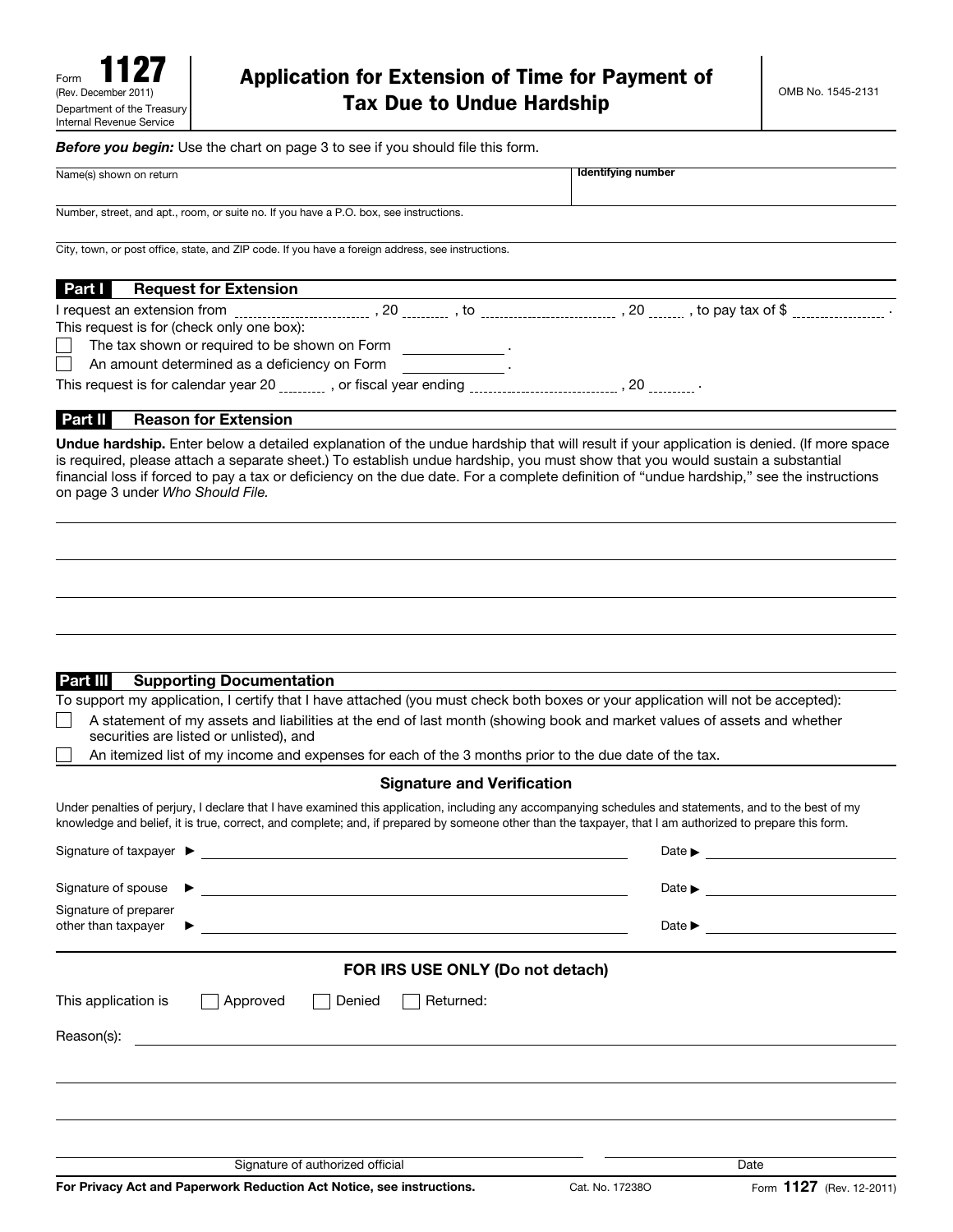[ This page left blank intentionally ]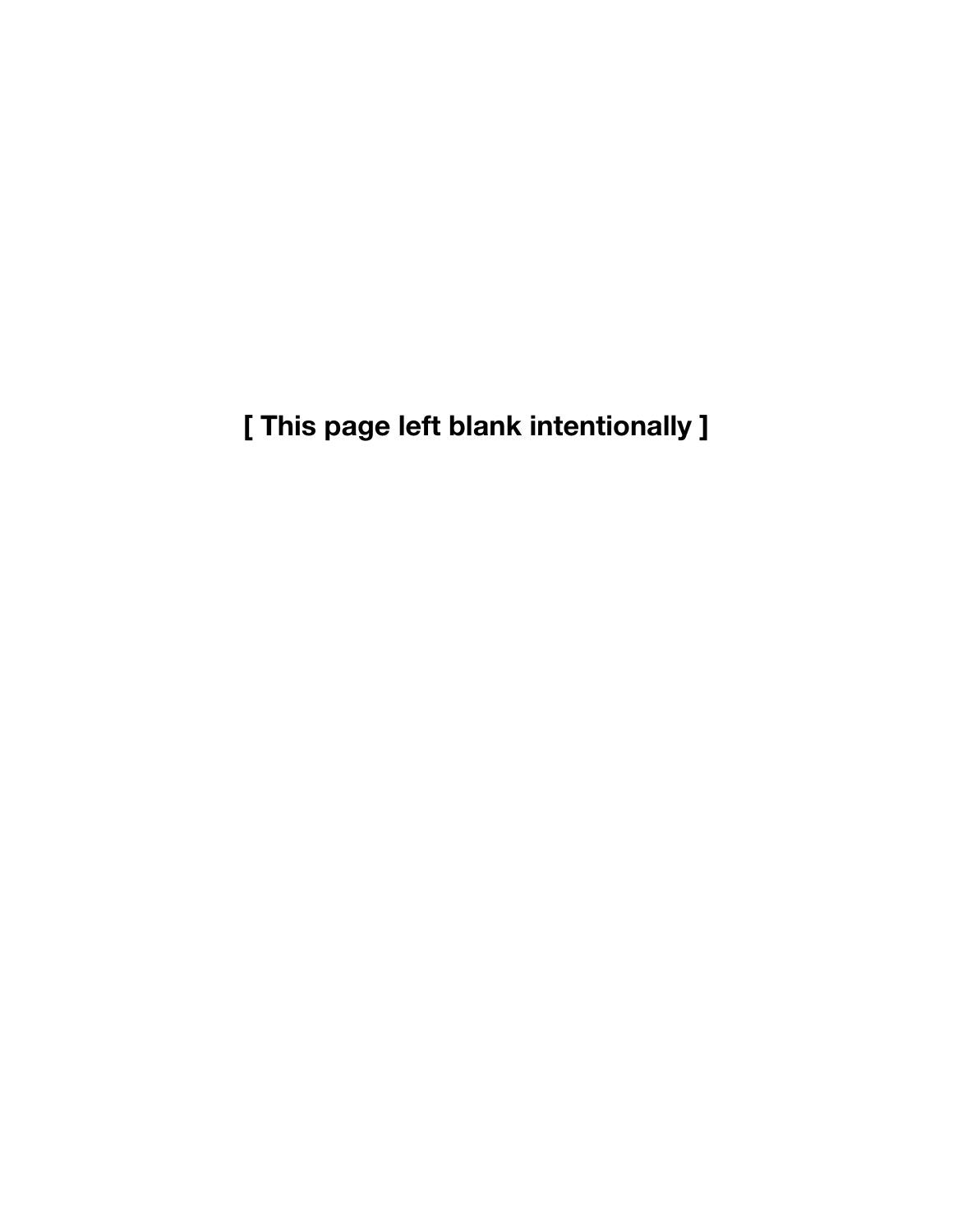Section references are to the Internal Revenue Code.

# General Instructions

#### What's New

The IRS has created a page on IRS.gov for information about Form 1127 and its instructions at *www.irs.gov/form1127.* Information about any recent developments affecting Form 1127 will be posted on that page.

# Purpose of Form

Use Form 1127 to request an extension of time under section 6161 for payment of the following amounts.

• The tax shown or required to be shown on a return.

• An amount determined as a deficiency (an amount you owe after an examination of your return).

# Determination Chart

Use this chart to determine if Form 1127 is the correct form for you to file.

| IF you $\dots$                                                                                                                                                  | THEN                                                                                                                                                                                                                            |  |  |  |  |  |
|-----------------------------------------------------------------------------------------------------------------------------------------------------------------|---------------------------------------------------------------------------------------------------------------------------------------------------------------------------------------------------------------------------------|--|--|--|--|--|
| Are seeking an extension of<br>time to file your income tax<br>return                                                                                           | File Form 4868, Application for<br>Automatic Extension of Time To<br>File U.S. Individual Income Tax<br>Return, or Form 2350, Application<br>for Extension of Time To File U.S.<br>Income Tax Return. Do not file<br>Form 1127. |  |  |  |  |  |
| Are seeking an extension of<br>time to pay estate tax                                                                                                           | File Form 4768, Application for<br>Extension of Time To File a<br>Return and/or Pay U.S. Estate<br>(and Generation-Skipping<br>Transfer) Taxes. Do not file<br>Form 1127.                                                       |  |  |  |  |  |
| Are requesting a monthly<br>installment payment plan                                                                                                            | See Form 9465, Installment<br>Agreement Request. Do not file<br>Form 1127.                                                                                                                                                      |  |  |  |  |  |
| Are requesting to postpone<br>payment of the full amount of<br>tax shown on your return or<br>any amount determined as a<br>deficiency                          | File Form 1127 by the due date of<br>your return or by the due date for<br>the amount determined as a<br>deficiency.                                                                                                            |  |  |  |  |  |
| Owe any tax and are not<br>requesting, or do not qualify<br>for, either a monthly installment<br>payment plan or an extension of<br>time to pay the full amount | Call, write, or visit your local IRS<br>office to discuss your situation.<br>For more information, see Pub.<br>594. The IRS Collection Process.<br>Do not file Form 1127.                                                       |  |  |  |  |  |

# Who Should File

You can file Form 1127 if you will owe any of the following, and paying the tax at the time it is due will cause an undue hardship.

- Income taxes.
- Self-employment income taxes.
- Withheld taxes on nonresident aliens and foreign corporations.
- Taxes on private foundations and certain other tax-exempt organizations.
- Taxes on qualified investment entities.
- Taxes on greenmail.
- Taxes on structured settlement factoring transactions.
- Gift taxes.

Form 1127 can also be filed if you receive a notice and demand for payment (or tax bill) for any of the taxes shown below and paying them at the time they are due will cause an undue hardship.

• Normal taxes and surtaxes.

• Taxes on private foundations and certain other tax-exempt organizations.

- Taxes on qualified investments.
- Gift taxes.

Undue hardship. The term "undue hardship" means more than an inconvenience. You must show you will have a substantial financial loss (such as selling property at a sacrifice price) if you pay your tax on the date it is due.

Note. If you need an extension to pay estate tax, file Form 4768.

### When To File

Form 1127, and its supporting documentation, should be filed as soon as you are aware of a tax liability or a tax deficiency you cannot pay without causing undue hardship.

If you are requesting an extension of time to pay the tax due on an upcoming return, Form 1127 must be received on or before the due date of that return, not including extensions.

If you are requesting an extension of time to pay an amount determined as a deficiency, Form 1127 must be received on or before the due date for payment indicated in the tax bill.

# Where To File

File Form 1127 with the Internal Revenue Service (Attn: Advisory Group Manager), for the area where you maintain your legal residence or principal place of business. See Pub. 4235, Collection Advisory Group Addresses, to find the address for your local advisory group.

However, if the tax due is a gift tax reportable on Form 709, send Form 1127 to:

Department of the Treasury Internal Revenue Service Center Cincinnati, OH 45999

# Extension Period

An extension of more than 6 months generally will not be granted to pay the tax shown on a return. However, except for taxes due under sections 4981, 4982, and 5881, an extension for more than 6 months may be granted if you are out of the country.

An extension to pay an amount determined as a deficiency is generally limited to 18 months from the date payment is due. However, in exceptional circumstances, an additional 12 months may be granted.

Note. An extension to pay a deficiency will not be granted if the deficiency is due to negligence, intentional disregard of rules and regulations, or fraud with intent to evade tax.

# Payment Due Date

You must pay the tax before the extension runs out. Do not wait to receive a bill from the IRS.